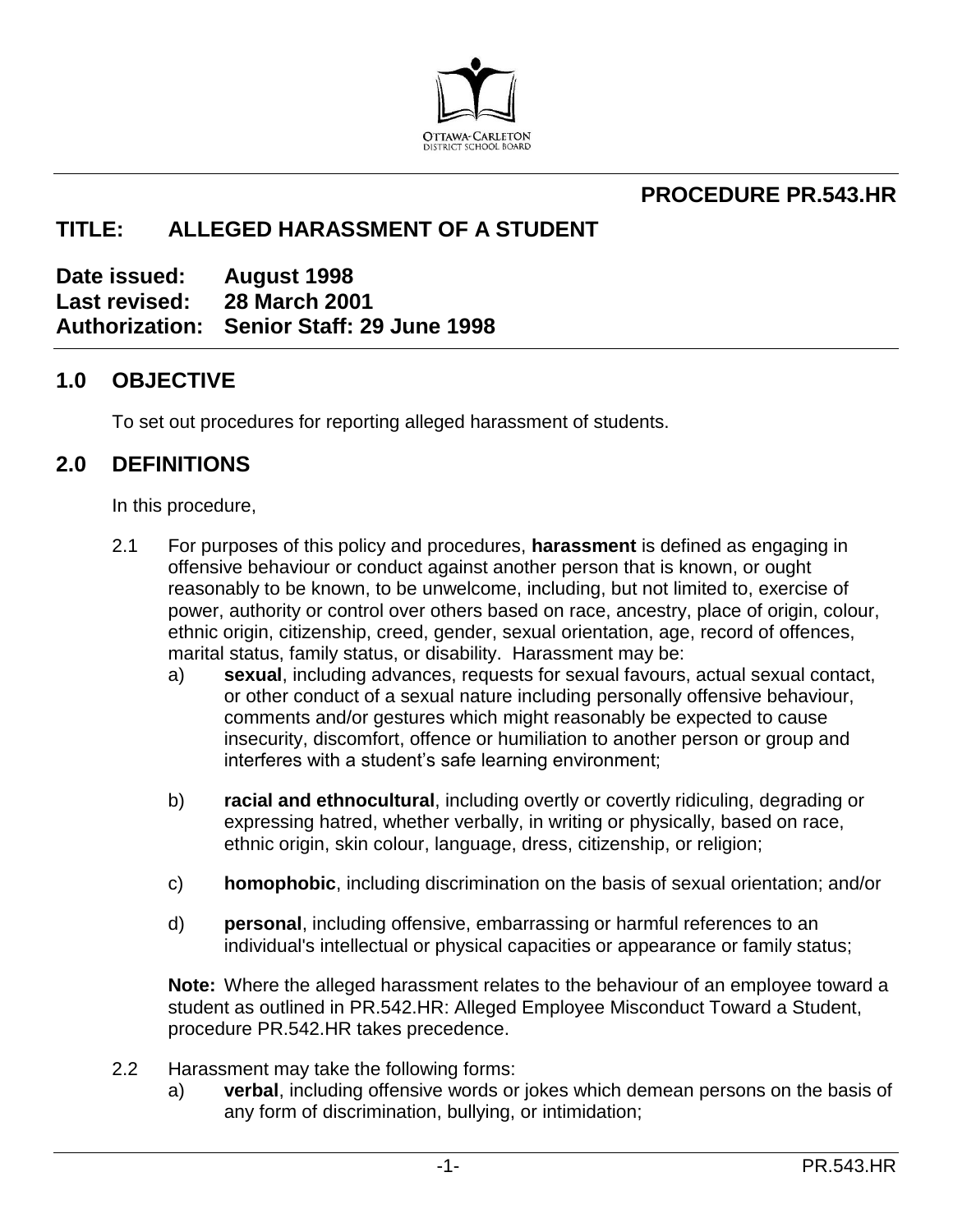- b) **environmental**, including graffiti, defacement of private or public property including school lockers, pictures or cartoons that are demeaning of others based on any of the above forms of discrimination;
- c) **physical and sexual**, including unwelcome physical or sexual contact or assault, offensive gestures, threatening physical behaviour, physical bullying;
- d) **psychological**, including deliberate isolation or ostracism, condescending or patronizing behaviour which undermines self-respect; and

## **3.0 RESPONSIBILITY**

3.1 The school principal and Superintendent of Schools

## **4.0 PROCEDURE**

- 4.1 Where harassment is alleged to have occurred for students:
	- a) the student concerned, where possible and appropriate, should indicate to the alleged harasser in a clear, direct and firm way that the comments or actions concerned are considered offensive. The individual who alleges that harassment has occurred has an initial responsibility to attempt to control the situation before proceeding further. However, if the individual is unable to approach the alleged harasser directly, the individual should proceed to 4.1 b) below.
	- b) If the above action does not change the offensive behaviour, the following steps may be initiated by the individual:
		- (i) inform the the principal, vice-principal or teacher of the offensive behaviour. Where the alleged harasser is the individual's principal or vice-principal, the alleged harasser Superintendent of Schools should be informed. The student should be aware that the Board has a legal responsibility to take action;
		- (ii) keep a detailed written record of the event(s), including the name, place, date, time, witnesses (if any) and details of the offensive behaviour;

**Note:** Circumstances may be such that a student would need support and should be encouraged to approach a staff member, school administrator or peer helper to assist them in resolving the matter.

- c) Where the person receiving the complaint is not the principal vice-principal of the alleged harasser, that person shall inform the appropriate principal or vice-principal without delay.
- d) Upon receipt of a complaint, the appropriate principal or vice-principal of the alleged harasser will follow up by:
	- (i) inform the student's parent if under 18 of age. (see note below if student is over 18 years of age)
	- (ii) interviewing the complainant and preparing detailed notes of the incident to file;
	- (iii) interviewing the alleged harasser or the supervisor or employer if relevant of the alleged harasser who is not a Board employee and preparing detailed notes to file;
	- (iv) interviewing any witnesses and preparing detailed notes to file;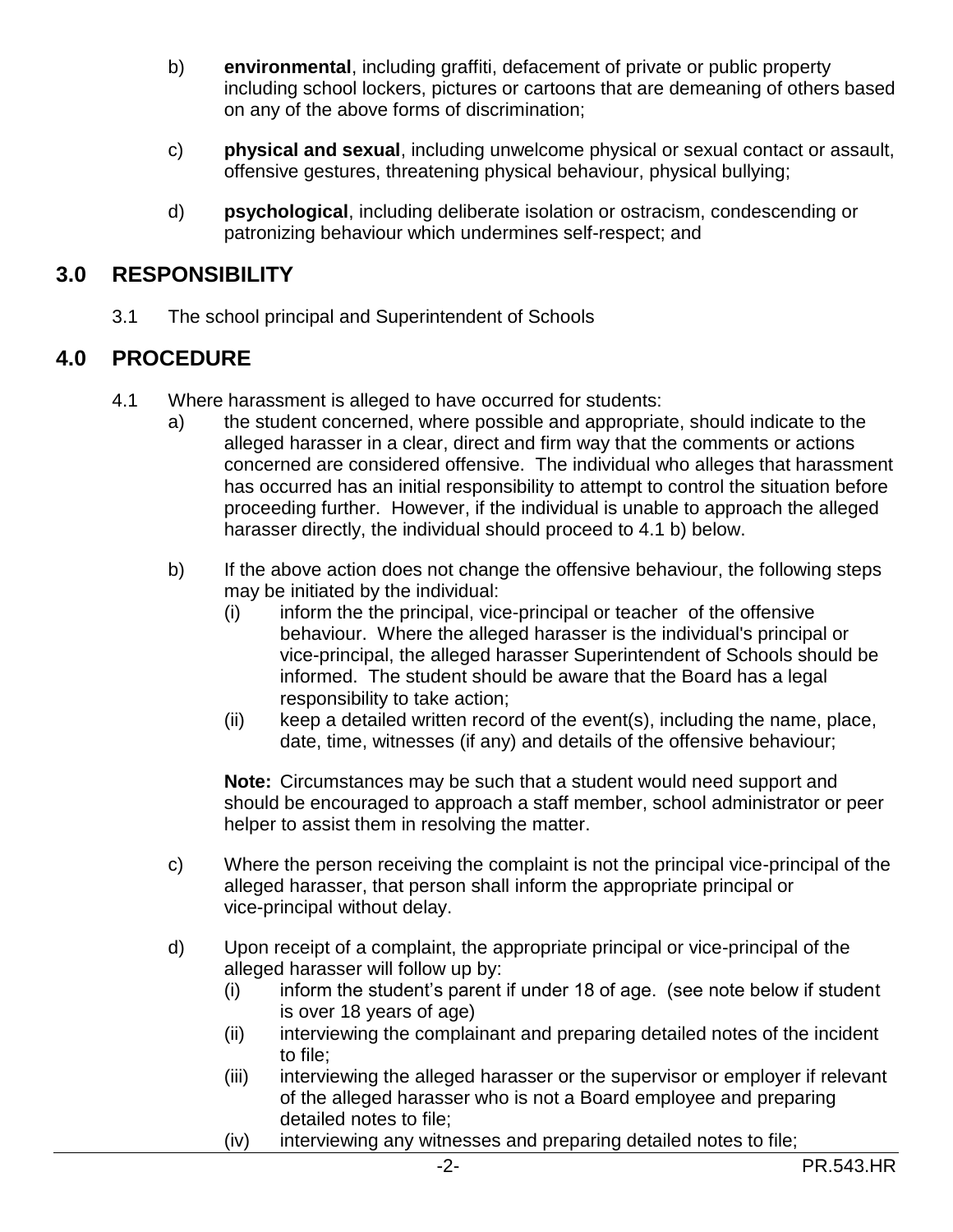(v) refer all the above information to the appropriate Superintendent of Schools.

**Note:** It is not mandatory to inform parents/guardians of a student who is eighteen or over.

- 4.2 The Superintendent of Schools will:
	- a) investigate all aspects of the case as soon as possible;
	- b) render, without undue delay, a decision in writing to the parties concerned as to whether or not the alleged harassment did occur;
	- c) submit copies of that decision to the Superintendent of Human Resources as confidential information.
- 4.3 When it has been determined that some type of harassment has occurred by a Board employee, the Superintendent of Schools will normally consult with the Superintendent of Human Resources in determining the appropriate disciplinary action. Where the harasser is an employee of the Board, disciplinary measures will normally include one or more of the following:
	- a) oral reprimand;
	- b) written reprimand;
	- c) professional counselling;
	- d) suspension without pay subject to Board approval; and/or
	- e) suspension with or without pay pending approval for discharge.
- 4.4 If either the complainant or the alleged harasser is not satisfied with the action taken, the matter may be pursued by:
	- a) reporting to the Director of Education or designate;
	- b) submitting a grievance; and/or
	- c) submitting a complaint to the Ontario Human Rights Commission.
- 4.5 Until the investigation is completed and a decision reached, the alleged harasser's position will be protected.
- 4.6 If the alleged harassment should occur at a work experience or Co-operative Education placement, etc.:
	- a) the student will be removed from the setting and the training station manager will be informed of the reason by the Co-operative Education teacher monitor;
	- b) counselling will be made available to the student;
	- c) the Co-operative Education teacher monitor will inform the vice-principal/principal of the student;
	- d) every effort will be made by the vice-principal/principal to ensure that the alleged harassment is investigated by appropriate training station personnel;